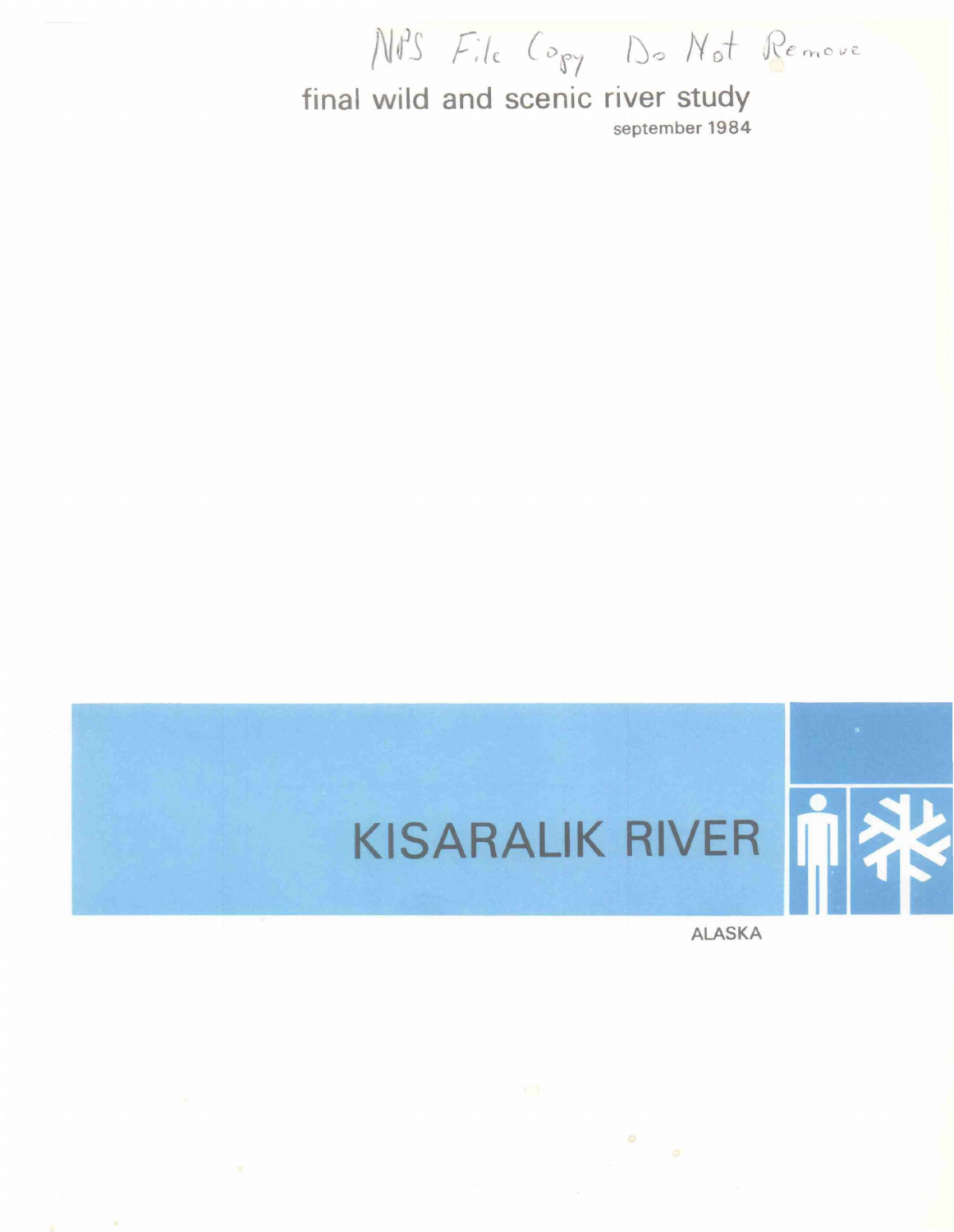#### FINAL WILD AND SCENIC RIVER STUDY KISARALIK RIVER, ALASKA

Abstract: Pursuant to section 5(a) of the Wild and Scenic Rivers Act (Public Law 90-542, as amended), the National Park Service, U.S. Department of the Interior, has prepared this Final Wild and Scenic River Study for the Kisaralik River in Alaska. The study has concluded that the Kisaralik River is eligible for inclusion in the national wild and scenic rivers system as a wild river. However, the river was found to be nonsuitable for inclusion because the state of Alaska, as well as local residents, do not support designation of the river.

U.S. Department of the Interior / National Park Service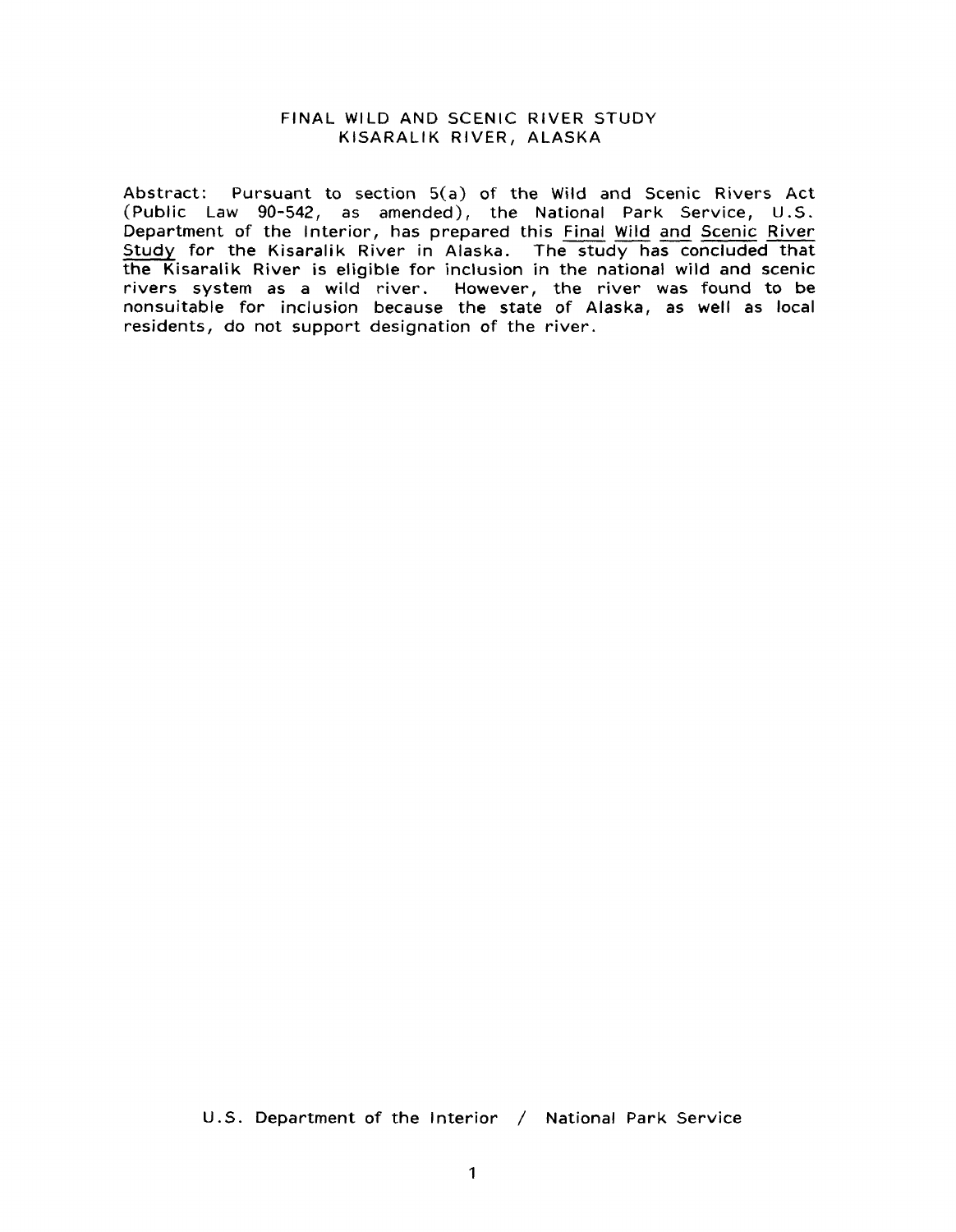#### SECTION I

#### DRAFT KISARALIK RIVER WILD AND SCENIC RIVER STUDY

The draft document was widely distributed on and after April 11, 1984. It has not been reprinted and is incorporated here by reference. A limited number of copies are available at the office of the regional director, Alaska Region, National Park Service, 2525 Gambell Street, Room 107, Anchorage, Alaska 99503.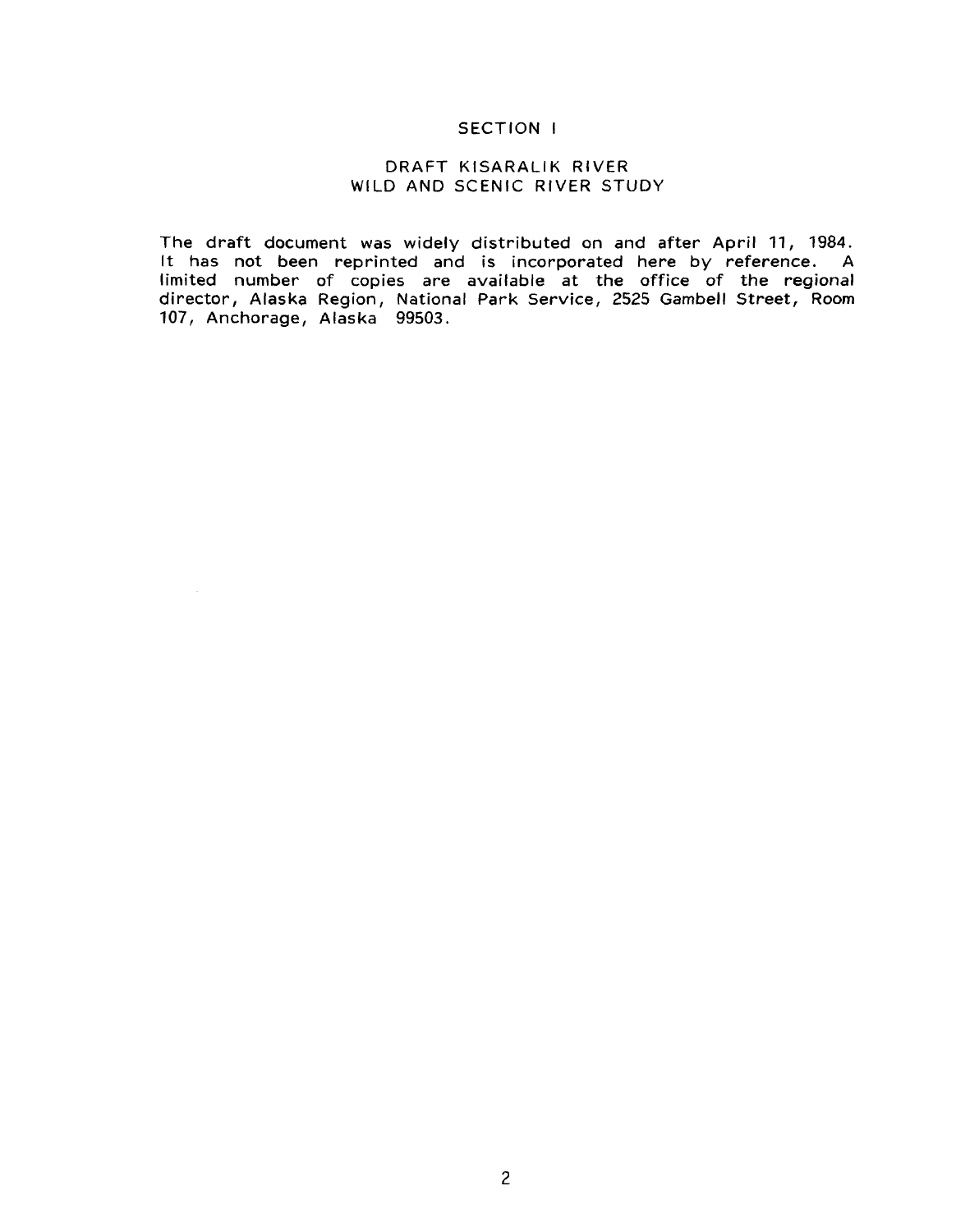#### SECTION II

#### CHANGES TO THE DRAFT STUDY

Page

- 7 In the second line of the second paragraph, "Fish and Wildlife Service" should be changed to "Department of the Interior."
- 21 The asterisk in the last row of the "grizzly bear" column should be deleted.
- 22 In the third line of the first paragraph, "whistling swan" should be changed to "tundra swan."
- 25 The following should be added to the last sentence of the second paragraph:

. . .; however, development of the Kisaralik River has not been ruled out.

- 27 In the fourth line of the fourth paragraph, the word "some" should be deleted.
- 30 The last paragraph should be deleted. The parcels referred to in the draft study are no longer recommended for sale as a result of the Bristol Bay Cooperative Management Plan.
- 45 Under the "Study Team," it should show that Joe Wehrman works for the Alaska Department of Natural Resources, Division of Forestry.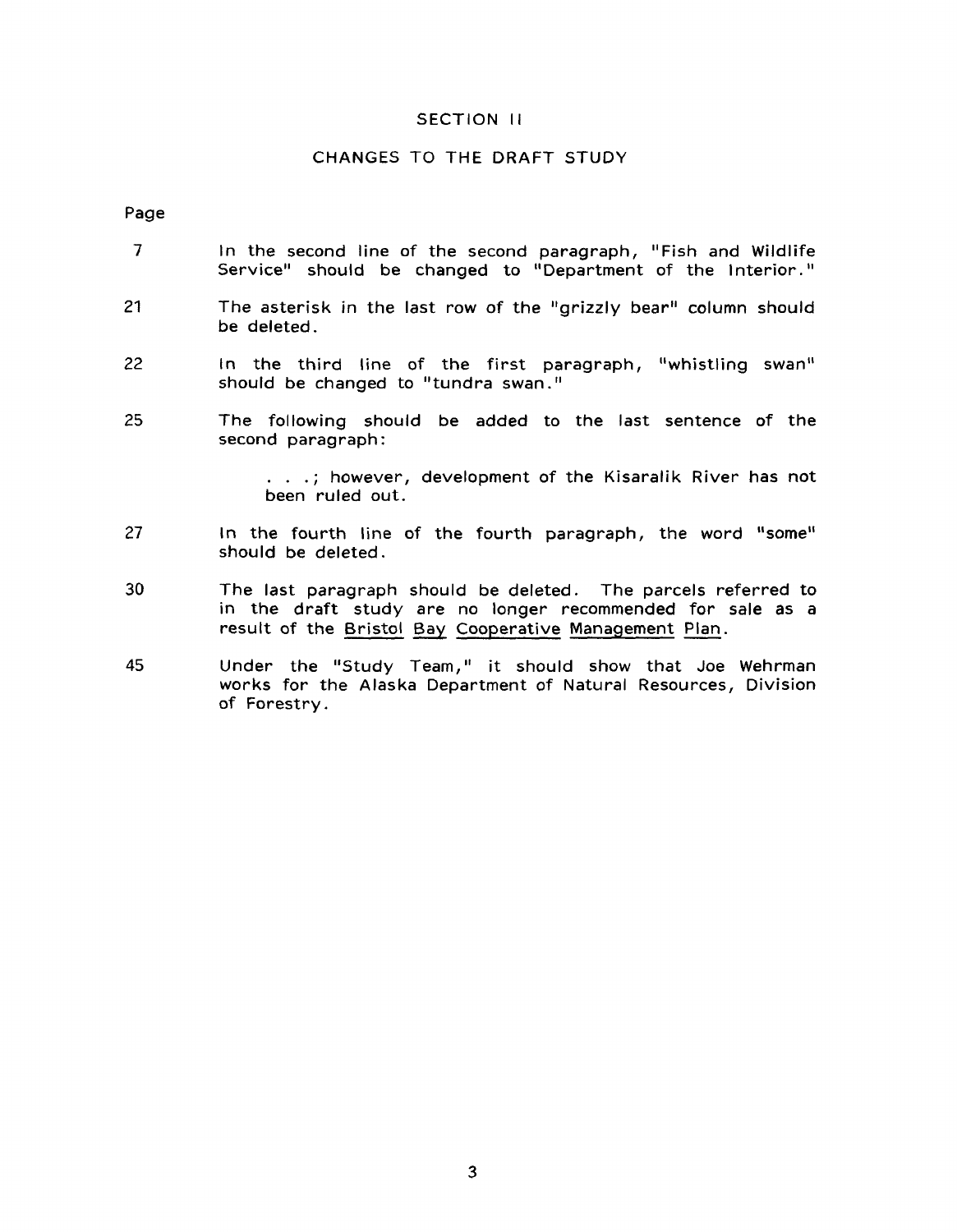#### SECTION III

 $\label{eq:2.1} \mathcal{L}(\mathcal{L}^{\text{max}}_{\mathcal{L}}(\mathcal{L}^{\text{max}}_{\mathcal{L}}),\mathcal{L}^{\text{max}}_{\mathcal{L}}(\mathcal{L}^{\text{max}}_{\mathcal{L}}))$ 

#### COMMENTS FROM FEDERAL AGENCIES, STATE AND LOCAL GOVERNMENTS, NATIVE AND OTHER ORGANIZATIONS

 $\label{eq:2.1} \frac{1}{\sqrt{2}}\int_{\mathbb{R}^3}\frac{1}{\sqrt{2}}\left(\frac{1}{\sqrt{2}}\right)^2\left(\frac{1}{\sqrt{2}}\right)^2\left(\frac{1}{\sqrt{2}}\right)^2\left(\frac{1}{\sqrt{2}}\right)^2\left(\frac{1}{\sqrt{2}}\right)^2.$ 

 $\label{eq:2.1} \mathbf{y} = \mathbf{y} + \mathbf{y} + \mathbf{y} + \mathbf{y} + \mathbf{y} + \mathbf{y} + \mathbf{y} + \mathbf{y} + \mathbf{y} + \mathbf{y} + \mathbf{y} + \mathbf{y} + \mathbf{y} + \mathbf{y} + \mathbf{y} + \mathbf{y} + \mathbf{y} + \mathbf{y} + \mathbf{y} + \mathbf{y} + \mathbf{y} + \mathbf{y} + \mathbf{y} + \mathbf{y} + \mathbf{y} + \mathbf{y} + \mathbf{y} + \mathbf{y} + \mathbf{y} + \$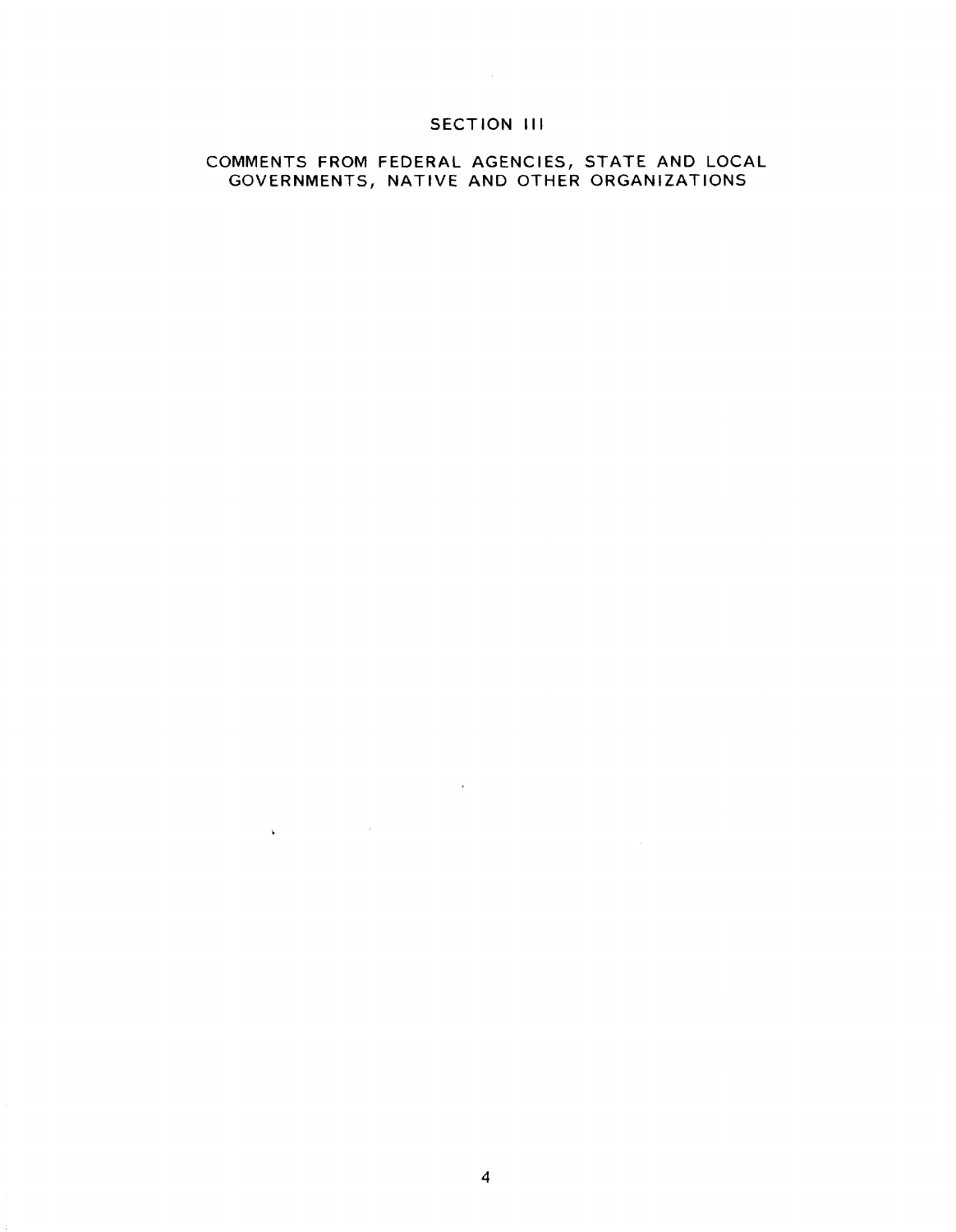

Office of the Secretary of Transportation

Office of Assistant Secretary

400 Seventh St.. S.W. Washington. D.C 20590

 $^{\prime}$  .  $^{\prime}$ 

The Honorable G. Ray Arnett Assistant Secretary for Fish and Wildlife and Parks Department of the Interior Washington, D.C. 20240

Dear Mr. Arnett:

Thank you for your recent letter to Secretary Dole, transmitting a copy of the draft wild and scenic river study report for the Kisaralik River. Alaska. The study found that although the Kisaralik River is eligible for the National Wild and Scenic Rivers System, it is not suitable for inclusion.

We appreciate the opportunity to review the draft report. We have no conments.

Sincerely,<br>WHM L Strawe

Assistant Secretary for Policy and International Affairs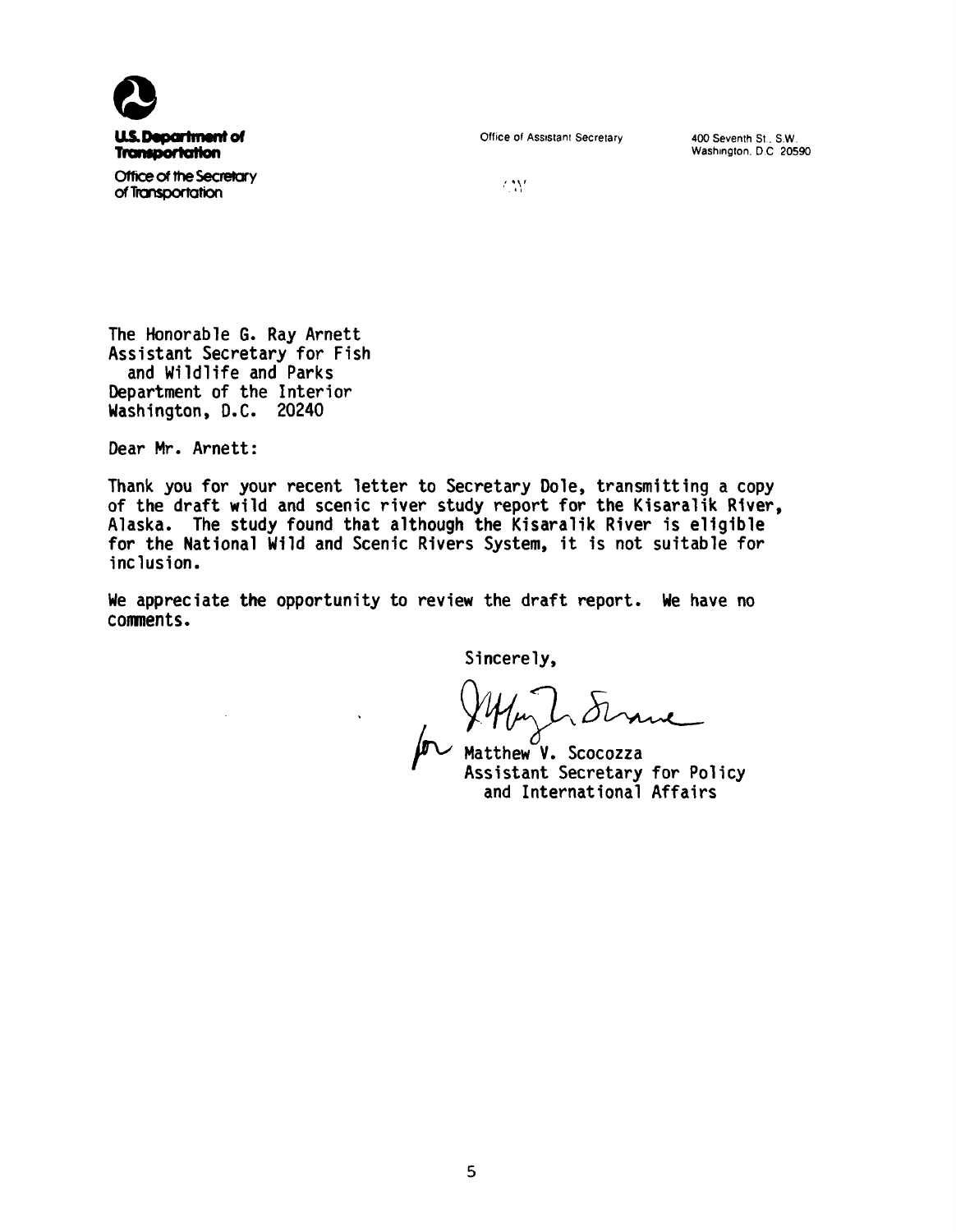

#### DEPARTMENT OF THE ARMY OFFICE OF THE ASSISTANT SECRETARY

WASHINGTON, DC 20310

18 JUN 1984

Honorable G. Ray Arnett Assistant Secretary for Fish and Wildlife and Parks U.S. Department of the Interior Washington, D. C. 20240

Dear Mr. Arnet

This is in response to your letter of April 9, 1984, requesting comments of the Department of the Army on your proposed report on the Wild and Scenic River Study of the Kisaralik River, Alaska.

While the report finds that the Kisaralik River is eligible for inclusion in the National Wild and Scenic Rivers System as a wild river, it finds the river unsuitable for inclusion because of a lack of state and local support. Also, the U.S. Fish and Wildlife Service, which manages that portion of the river within the Yukon Delta National Wildlife Refuge, does not favor designation of the Kisaralik as a wild river.

In view of the study conclusion, we have no further couments to offer.

Robert K. Dawson Acting Assistant Secretary of the Army (Civil Works)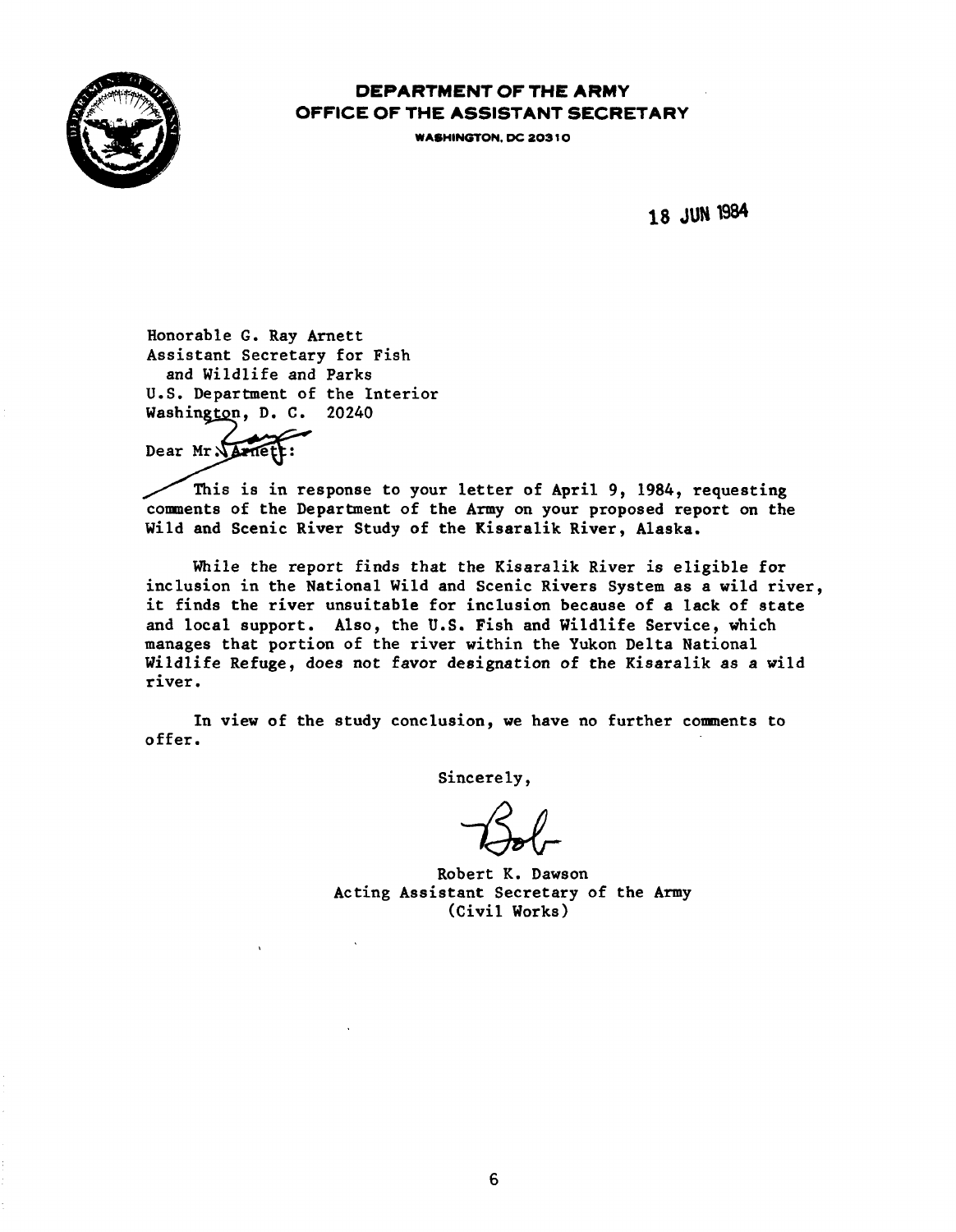

**Department of Energy Washington, D.C. 20585** 

JUN 2 1 1984

G. Ray Arnett Assistant Secretary for Fish and Wildlife and Parks u. s. Department of the Interior Washington, D. c. 20240

Dear Mr. Arnett:

We have reviewed the Wild and Scenic River Study prepared for the Kisaralik River in Alaska, as requested in your April 9, 1984, letter to Secretary Hodel.

With respect to energy resources, the study indicates that there may be some potential for hydroelectric, geothermal, and petroleum development in the Kisaralik area. However, we note that the study resulted in a determination that the Kisaralik River is not suitable for designation as a component of the National Wild and Scenic River System. We understand that this determination of nonsuitability and the associated selection of the no action alternative will not result in any changes in land use, ownership, or management policies. Consequently, we do not believe that potential energy resources will be affected.

We appreciate the opportunity to comment on this study.

 $U_{\sigma}$  is Maur

Jan W. Mares Assistant Secretary for Policy, Safety, and Environment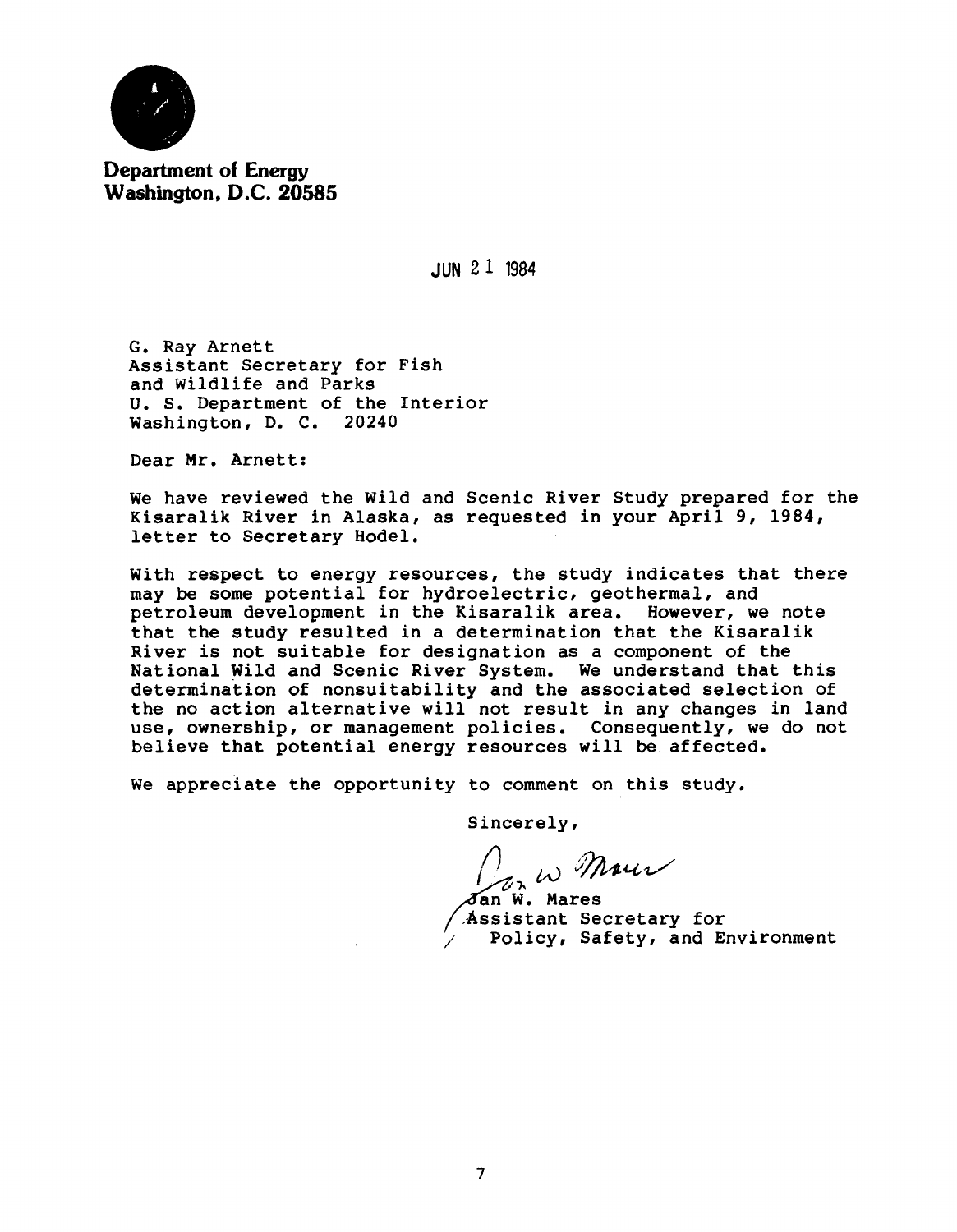# STATE OF ALASKA

#### BILL SHEFFIELD, GOVERNOR

## **OFFICE OF THE GOVERNOR**<br>OFFICE OF MANAGEMENT AND BUDGET

DIVISION OF GOVERNMENTAL COORDINATION

2600 Denali St., Suite 700 Anchorage, AK 99503 267-2199

June 29, 1984

Mr. Roger Contor Regional Director National Park Service 2525 Gambell St., Rm. 107 Anchorage, AK 99503-2892

Dear Mr. **Bonte** 

The State has completed its review of the Kisaralik River Draft Wild and Scenic River Study. We concur with the proposed alternative (no action) presented in the draft. This alternative is particularly suitable since the question of navigability is still unresolved. following technical corrections or comments are offered for your use in preparation of the final river study document.

- Page 7, paragraph 2: The Bristol Bay Cooperative Management Plan is being prepared by the State of Alaska and the U. s. Department of the Interior, not just the U. S. Fish and Wildlife Service.
- Page 21, Table 6: This table can be improved by centering the "moose" column with its corresponding data, and by deleting the asterisk from the last row of the "grizzly bear" column.
- Page 22, paragraph 1: "whistling swans" are now referred to as "tundra swans" by the American Ornithological Union.
- Page 25, paragraph 2: As you know, the Kisaralik River was at one time under study for hydroelectric potential with which to supply the Bethel region. It appears, however, that the outlet of Chikuminik Lake on the Allen River is a better site from which to supply the region. Conclusions are not yet final and development of the Kisaralik River remains a possibility for the future.
- Page 27, paragraph 4, last sentence: Local contacts report that many Bethel residents use the river frequently for sport fishing as well as hunting.
- Page 30: The two parcels referred to as possible state disposal (Gold Lake and North Fork Lake) are no longer recommended for sale as a result of the Bristol Bay Cooperative Management Plan.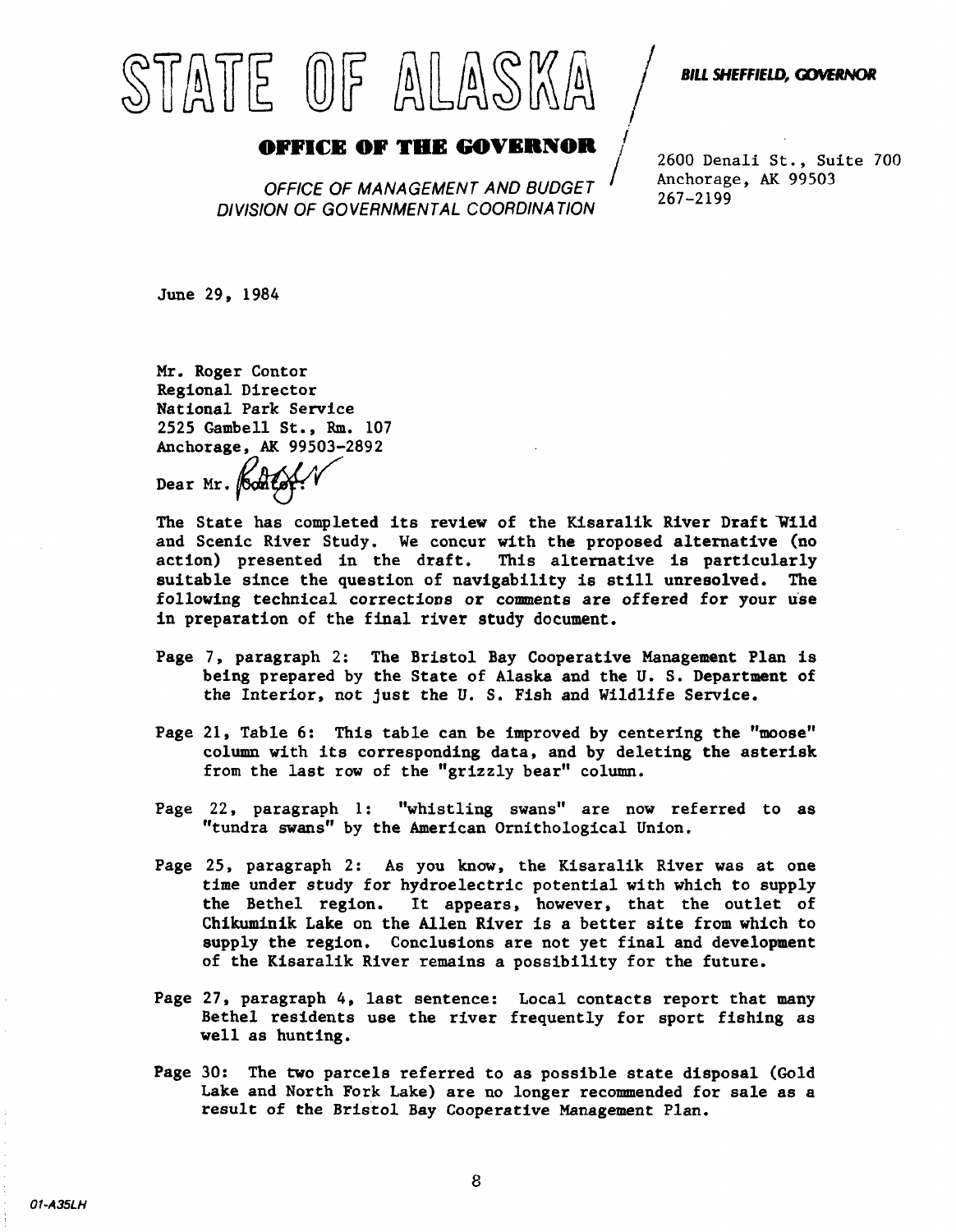Page 45: Joe Wehrman works for the Department of Natural Resources, Division of Forestry.

Finally, should Congress elect to include any portion of the Kisaralik into the Wild and Scenic River system, National Park Service should recognize its responsibility for any additional enforcement that might be necessary as a result of any designation. The Alaska Department of Public Safety has noted that they will not be able to provide this service.

Thank you for the opportunity to comment on this draft river study. If you or your staff have any questions, please feel free to contact me.

sincerely,<br>Sincerely,<br>( all II

Sally Gibert State CSU Coordinator

cc: s. Leaphart, CACFA J. Leask, AFN R. Davidge, DOI M. Frankel, ALUC N. Olson, USFWS State CSU Contacts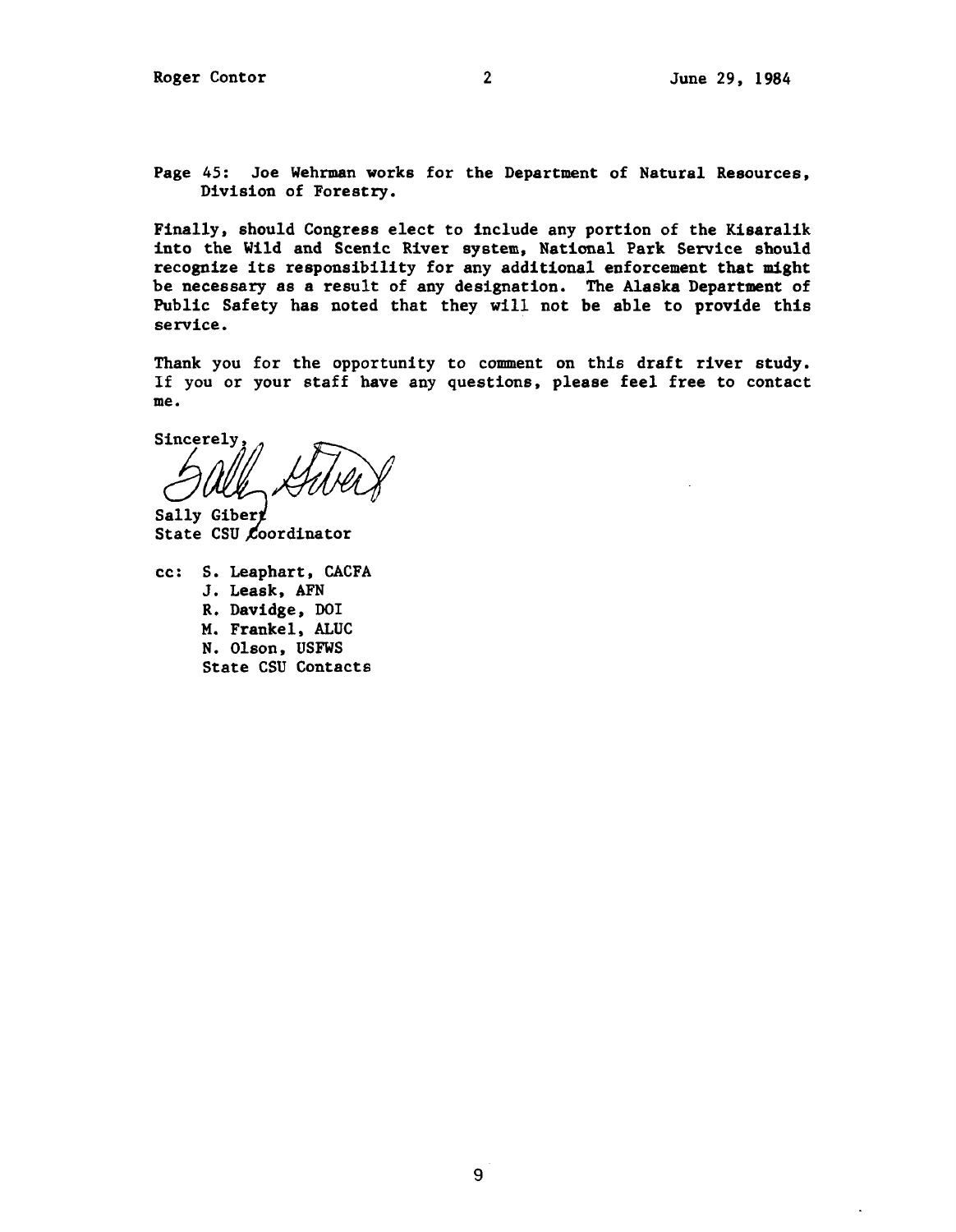

### Citizens' Advisory Commission on Federal Areas

515 Seventh Avenue Suite 310 Fairbanks, Alaska 99701

July 6, 1984

Roger Contor Regional Director National Park Service 2525 Gambell Room #107 Anchorage, Alaska 99503

Dear Mr. Contor:

The Commission concurs with the study team's decision that the Kisaralik River is not suitable for inclusion into the National<br>Wild and Scenic River System (NWSRS). The Commission therefore Wild and Scenic River System (NWSRS). endorses the "no action" alternative.

The Kisaralik River is almost entirely within the Yukon Delta National Wildlife Refuge. Designation as a wild and scenic river would not provide any significant added protection to the river. The USFWS has also recommended the river to be unsuitable for inclusion into the NWSRS.

Designation has been opposed by the State, local residents and private landowners in the area for fear that such a designation would unnecessarily impede the use of the river and the resources in its corridor. A considerable amount of the land in the corridor is privately owned land belonging either to corporations or to individual allotment holders. The State corporations or to individual allotment holders. owns land in the upper reaches of the river as well.

The Commission would like to be provided with a copy of the final study report to the President and the Congress.

Stan Leaphart<br>Executive director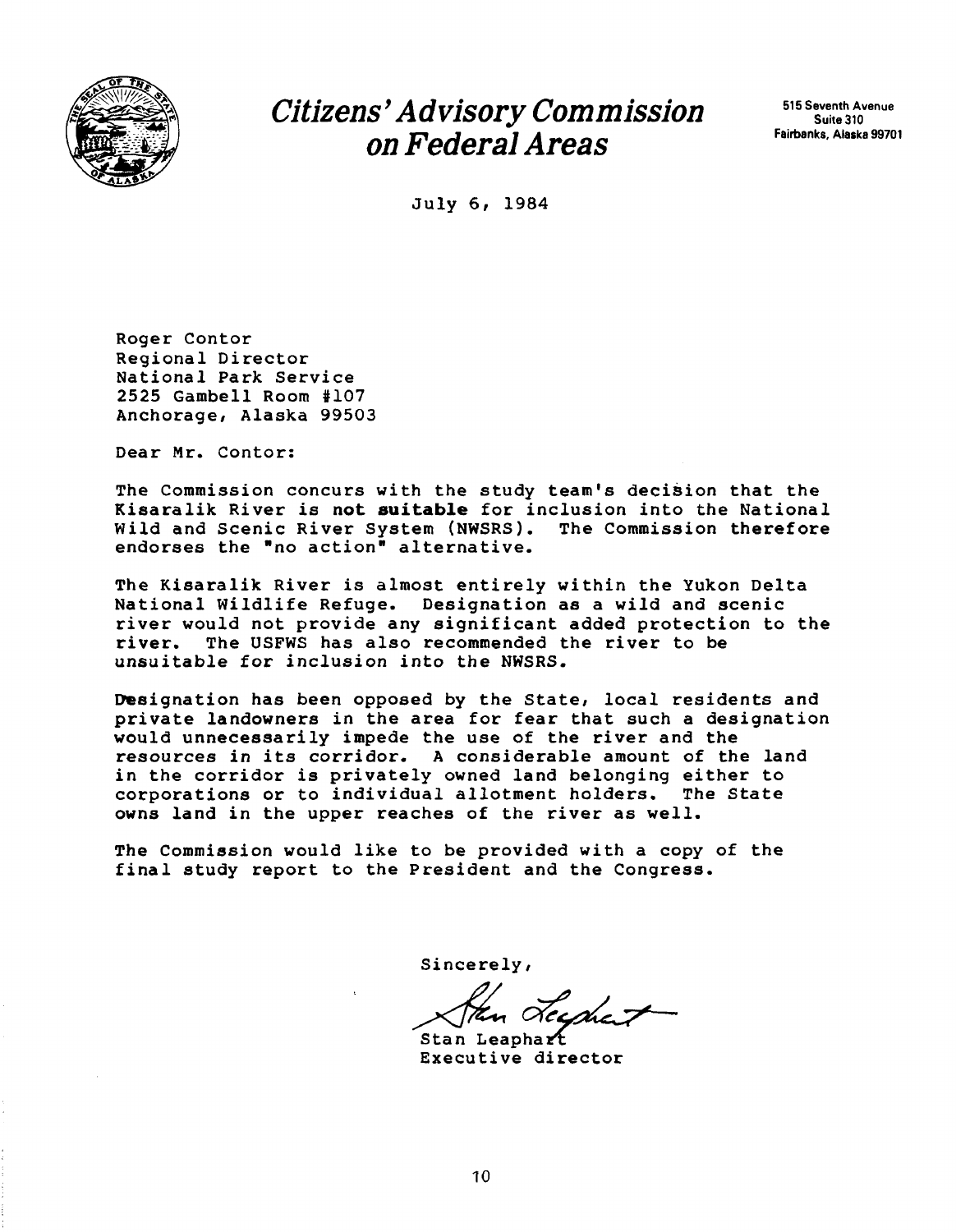#### DON YOUNG CONCRESSIAN FOR ALL ALASKA

WASHINGTON OFFICE **2131 RAYBURN BUILDING** TELEPHONE 202/225-5765

COMMITTED: INTERIOR AND INSULAR AFFAIRS

MERCHANT MARINE AND FISHERIES

### Congress of the United States House of Representatibes

**Edashington,**  $\mathbf{B}$ **.C.** 20515

May 1, 1984

DISTRICT OFFICES

**FEDERAL BUILDING AND** U.S. COURT HOUSE 701 C STREET, BOX 3 **ANCHORAGE ALASKA 99513** TELETHOME 907/271-9878

BOX 10, 101 12TH AVENUE FAIRBANKS, ALASKA 19701 **TELEPHONE 907/456-0210** 

401 FEDERAL BUILDING P.O. BOX 1247 JUNEAU, ALASKA 90002

RT. 1, Box 1006 KDW, ALASKA 99611

Box 177 KODIAK, ALASKA 1961S

SOI FEDERAL BUILDING KETCHIKAN ALASKA 19802

National Park Service Regional Office 2525 Gambell Street Room 107 Anchorage, Alaska 99503 - 2892

#### CONCERNING THE KISARALIK AND PORCUPINE RIVER STUDIES REMARKS BY CONGRESSMAN DON YOUNG

I would like to be placed on record as approving of the decision by the National Park Service not to include the Kisaralik and Porcupine Rivers in the National Wild and Scenic River System. I would also like to thank the National Park Service for giving the people of Alaska an opportunity to comment on this decision.

It is my belief that the Porcupine River is unsuitable for designation as a Wild and Scenic River because of the rivers' navigability and its' riverbed and both banks belonging to the State of Alaska. In addition, the river is an essential water highway for local commerce and for local travel. On the lower reaches, there is extensive private ownership of lands along the river including numerous native allottments and native regional and village corporation land. The State of Alaska, people living in the area, and Doyon Limited all expressed concern about further restriction of access to private or state land. Local residents and the State of Alaska strongly support the decision to deem the river not appropriate for inclusion in the National Wild and Scenic River System.

The National Park Service and I are in agreement in that the Kisaralik River should not be included in the Wild and Scenic River System because of the numerous native allotments and private land selections that are adjacent to the middle and lower river segments. Local residents near the Kisaralik expressed concern about the additional regulations and restrictions that might result from designation of this river. The Fish and Wildlife Serivce does not favor designation of the river as Wild and Scenic inside the Yukon Delta National Wildlife Refuge because Wild and Scenic River status would not add significantly more protection to the river. Thus, this river is unsuitable for inclusion into the National Wild and Scenic River System.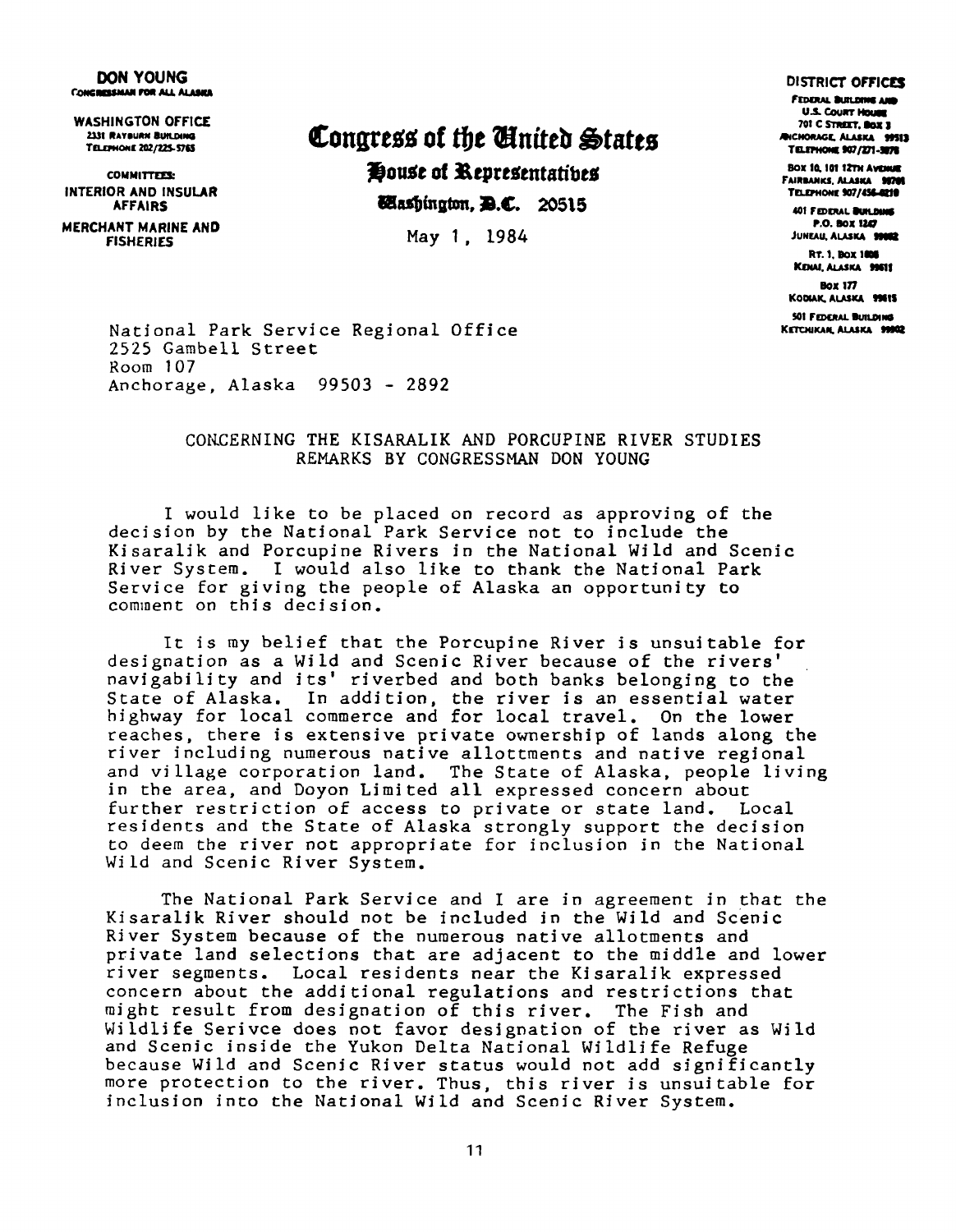National Park Service May 1, 1984 Page two

Again, I wish to thank the National Park Service for giving me the opportunity to comment on this decision. It is this type of cooperation between the State of Alaska, its' people, and the National Park Service that we wish to continue in the future.

Thank you, DON YOU G Congressman for all Alaska

DY:DKac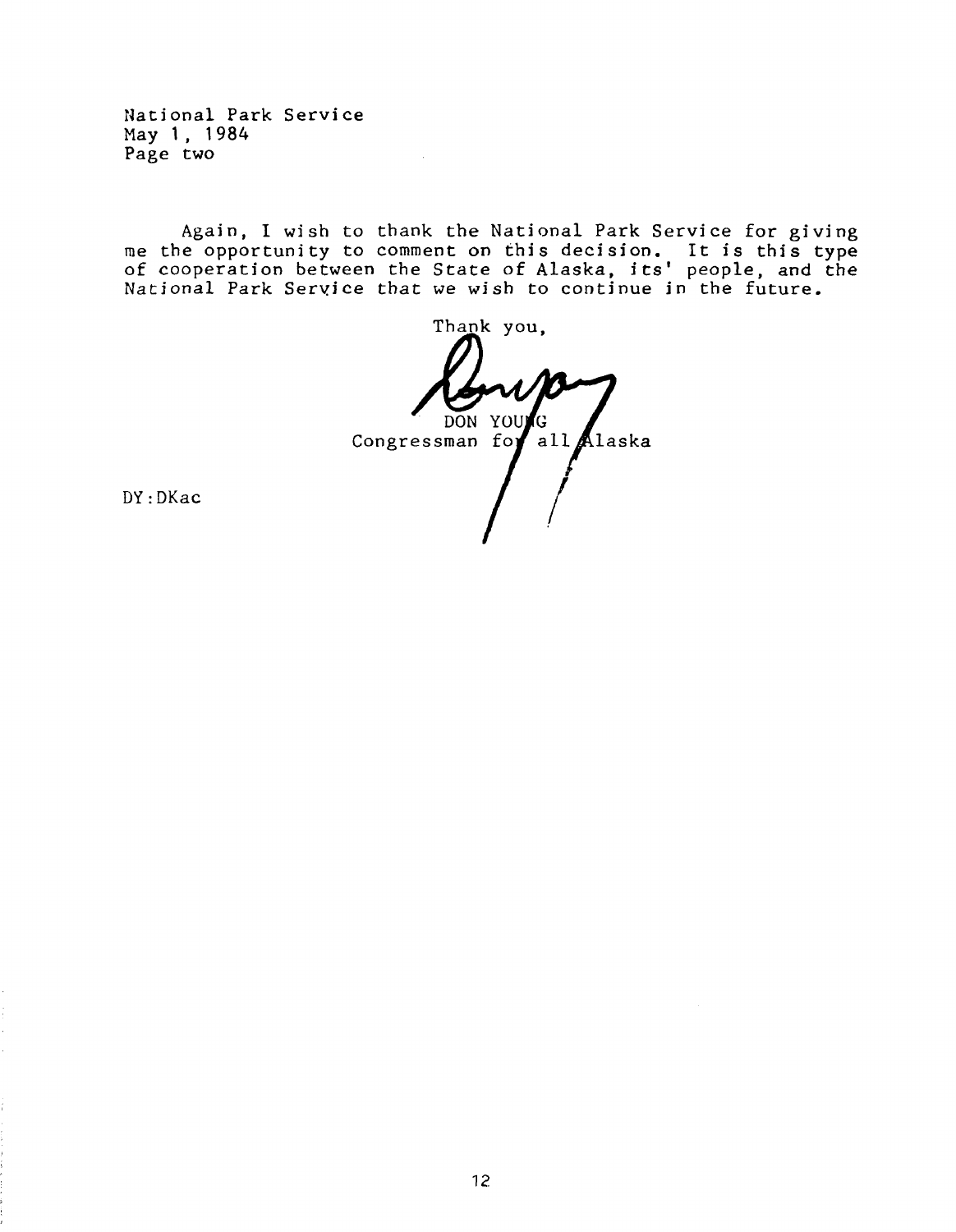

July 8, 1984

Mr. Roger Contor Regional Director National Park Service 2525 Gambell Street Anchorage, AK 99503-2892

Re: Sierra Club comments on Kisaralik River Draft Wild and Scenic River Study

Dear Mr. Contor:

Your study team has found that the Kisaralik River is eligible but not suitable for inclusion in the National Wild and Scenic Rivers System. HCMever, the Sierra Club believes that the Kisaralik River is entirely suitable for inclusion and that it should be designated as "wild" pursuant to the Alaska National Interest Lands Conservation Act (ANIICA) and the Wild and Scenic Rivers Act (WSRA).

The Kisaralik possesses many outstanding qualities that amply qualify it for inclusion in the Wild and Scenic Rivers System. It is a beautiful clearwater stream that flows through four major ecosystems and very scenic landscapes. A wide variety of fish are found in the river system, including all species of Pacific salmon, lake trout, rainbow trout, arctic char, and Dolly Varden. As such, the river offers excellent sport-fishing opportunities and also contributes to the ocmnercial and subsistence fisheries of the Kuskokwim River on which many area residents depend. Abundant wildlife exists in the area, including one of the highest concentrations of nesting eagles, falcons, and hawks in Alaska, including the Peregrine falcon, an endangered species. The recreation resources of the Kisaralik are also exceptional. As your report points out, "the Kisaralik River and surrounding area offer outstanding opportunities for kayaking and rafting" while "both day-hiking and backpacking opportunities are excellent in the upper half of the river area and around Kisaralik Lake."

The two main arguments which the study team used to support non-suitability are:

- 1) 'Ihat "local residents near the Kisaralik expressed concerns about additional regulations and restrictions that might result fran designation."
- 2) That "because most of the river is located within this refuge [the Yukon Delta National Wildlife Refuge]...wild and scenic river status would not add significantly more protection."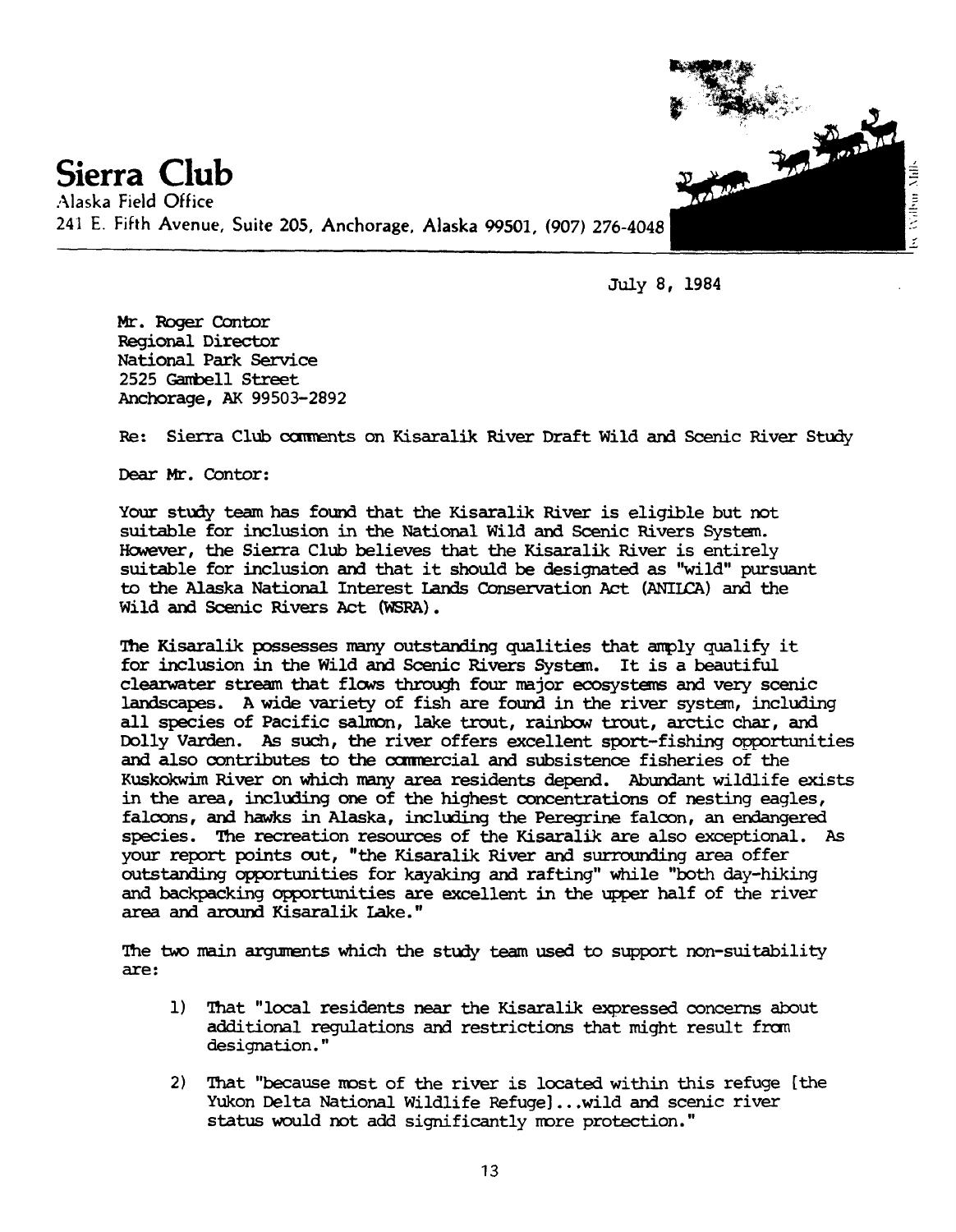Sierra Club comments: Kisaralik River Page 2

'!hat scne local residents expressed concerns about additional regulations and restrictions that might result is a fairly camon occurence in wild and scenic river studies. HONever, other local residents indicated full support for stringent protection of this resource. Hence, the final report should include an analysis of the public comments received and a comparison of managemmt of the Kisaralik under refuge and wild river classifications.

The second argunent is simply incorrect. Wild and scenic river status would add significantly nore protection.

- 1) Such status would preclude the construction of any dams within or affecting the designated portion.
- 2) Designation would close the river and its corridor to oil and gas leasing.
- 3) The riparian zone would be protected from artificial habitat manipulation and would be preserved in its present natural state.
- 4) More concrete management guidelines would be set for the future and the river would be less wlnerable to the whims of each changing administration and what they determined to be "compatible".

Hence the study team's argunent is invalid.

An issue related to the extent of protection that wild and scenic status would assure is the implementation of title 11 of ANIICA regarding transportation and utility systems across conservation system units. How would the application of title 11 differ for a non-wilderness refuge and a wild river? Another issue that needs to be addressed in the final study report is why the U.S. Fish and Wildlife Service, which manages the portion of the river within the Yukon Delta Refuge, does not favor designation of the Kisaralik. What are its reasons for being against inclusion?

The Kisaralik River is unquestionably one of the outstanding rivers of Alaska, and of the nation, and should be protected under the National Wild and Scenic Rivers Act. Your study team's conclusion that the river is non-suitable for designation should be reconsidered and the issues raised above taken into account.

We favor stringent protection for the entire Kisaralik River-Lake system and its surrounding watersheds. Accordingly, we reccmnend a variation of Alternative #2 as the preferred alternative which best meets this goal: wild river status for the federal (refuge) lands in the river corridor, encouragement for state action to place the upper river and Kisaralik Lake in the national systen under state management, and development of a cooperative management agreement with Native landowners for the private lands along the lower river.

I hope that these views and recommendations will prove helpful to you and your study team. Thank you for this opportunity to comment.

Sincerely yours, Endly Barnett

Coordinator, ANILCA Rivers Project

cc : Dr. Robert Putz, FWS; Ron Perry, FWS